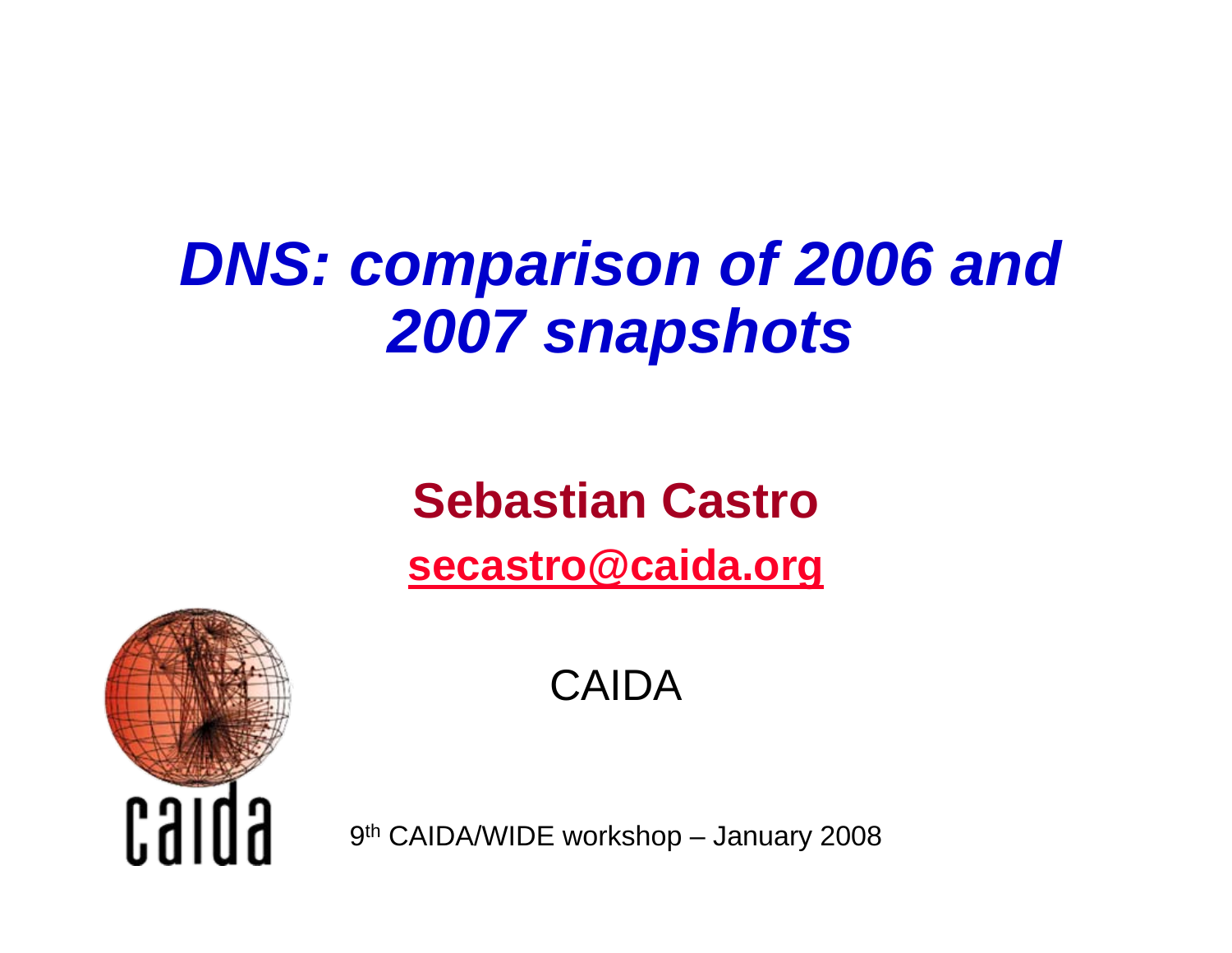

- DITL collections provides highly valuable data for researchers
- $\bullet$  Root servers operators have actively participated on each collection
- The availability of traces from several root server instances provides the opportunity to know how is changing along the years.
- We prepared some graphs and analysis of the evolution of the DNS traffic using DITL 2006 and 2007 root servers traces.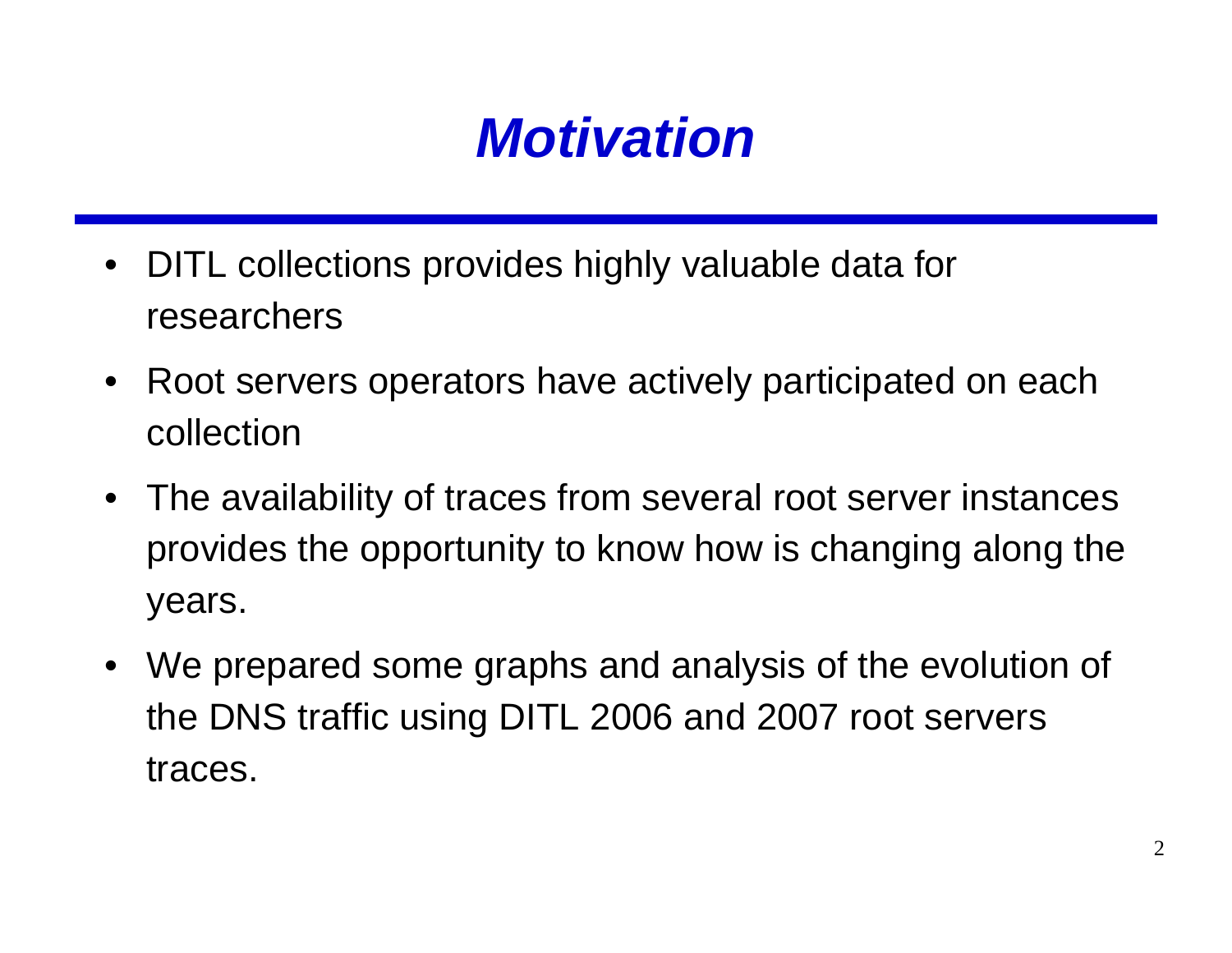

- General statistics
	- Query rate
	- Client rate
- Stability parameters
	- Switching clients
	- Client persistence
- Query characteristics
	- Distribution of queries by query type
	- Distribution of source ports
	- Query validity
	- EDNS support
- Comparing with ORSN
	- Open Root Servers Network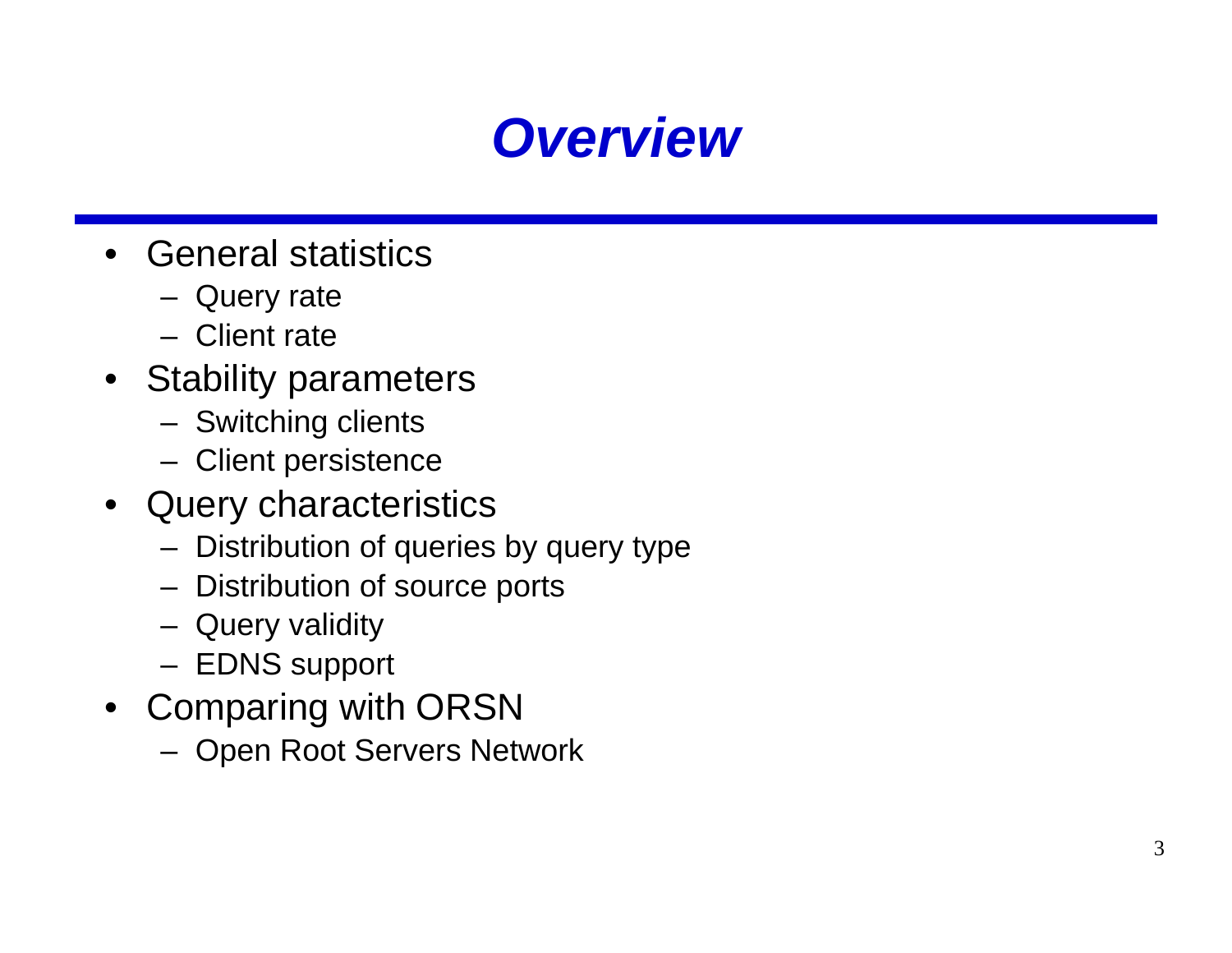#### *General statistics*

| Collection             | <b>DITL 2006</b>                                             | <b>DITL 2007</b>                                                                 |
|------------------------|--------------------------------------------------------------|----------------------------------------------------------------------------------|
| Time duration          | 47.2 hours                                                   | 24 hours                                                                         |
| Number of<br>instances | C: 4/4 instances<br>F: 34/37 instances<br>K: 17/17 instances | C: 4/4 instances<br>F: 36/40 instances<br>K: 15/17 instances<br>M: 6/6 instances |

DITL 2007 collection includes additional DNS related traces coming from AS112 instances and ORSN servers.

Only the traces from AS112 were not included on the presented analysis.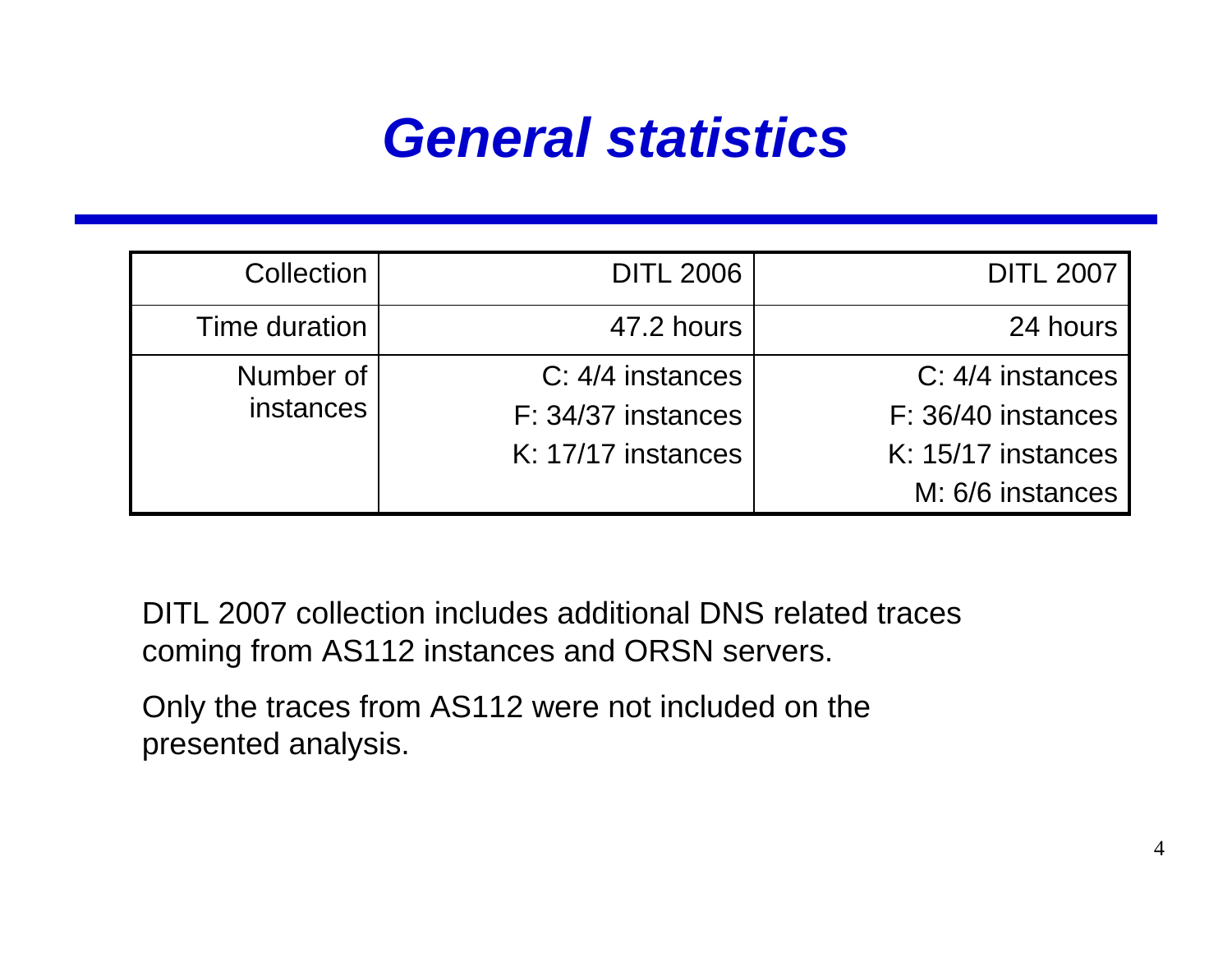#### *General statistics*

|                                          | <b>DITL 2006</b>   | <b>DITL 2007</b>   | <b>DITL 2007</b>   |
|------------------------------------------|--------------------|--------------------|--------------------|
|                                          | (C, F, K)          | (C, F, K)          | (C, F, K, M)       |
|                                          |                    |                    |                    |
| Number of queries                        | 3.86 billion       | 2.8 billion        | 3.84 billion       |
| Number of unique clients                 | $\sim$ 2.8 million | $\sim$ 2.2 million | $\sim$ 2.8 million |
| Recursive queries                        | 4.02%              | 13.56%             | 17.04%             |
| <b>TCP</b>                               |                    |                    |                    |
| <b>Bytes</b>                             | 1.40%              | 1.24%              | 1.65%              |
| <b>Packets</b>                           | 2.26%              | 2.00%              | 2.67%              |
| <b>Queries</b>                           | ~221K              | ~500K              | $~1$ 700K          |
| <b>Queries from RFC1918</b><br>addresses | 2.73%              | 2.83%              | 4.26%              |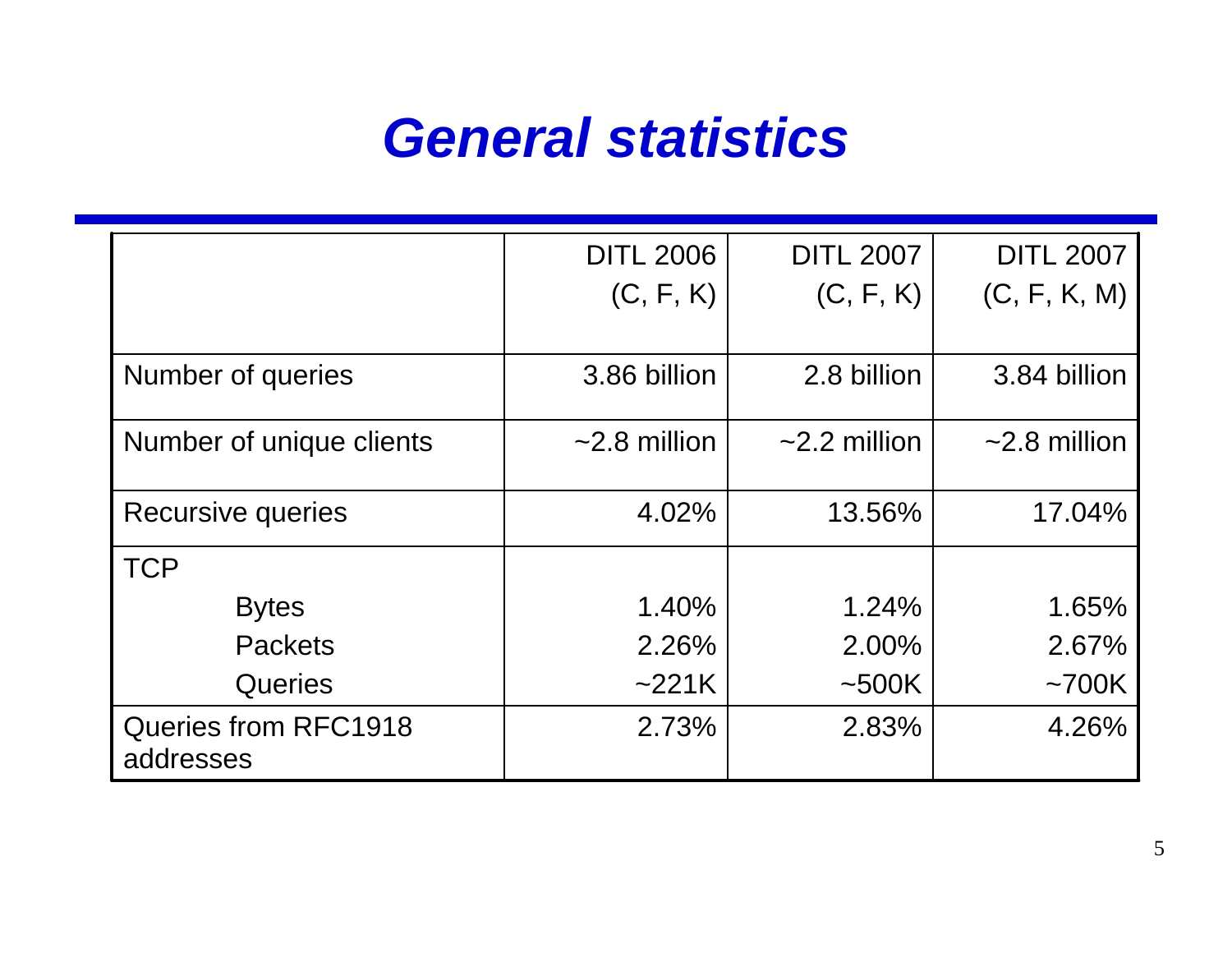



Used 50 instances of C, K and F common in DITL 2006 and 2007.

Ordered ascending by 2006 query rate.

24 instances saw an increase from 50% up to 2382% (f-cgk1).

13 saw a reduction up to 70%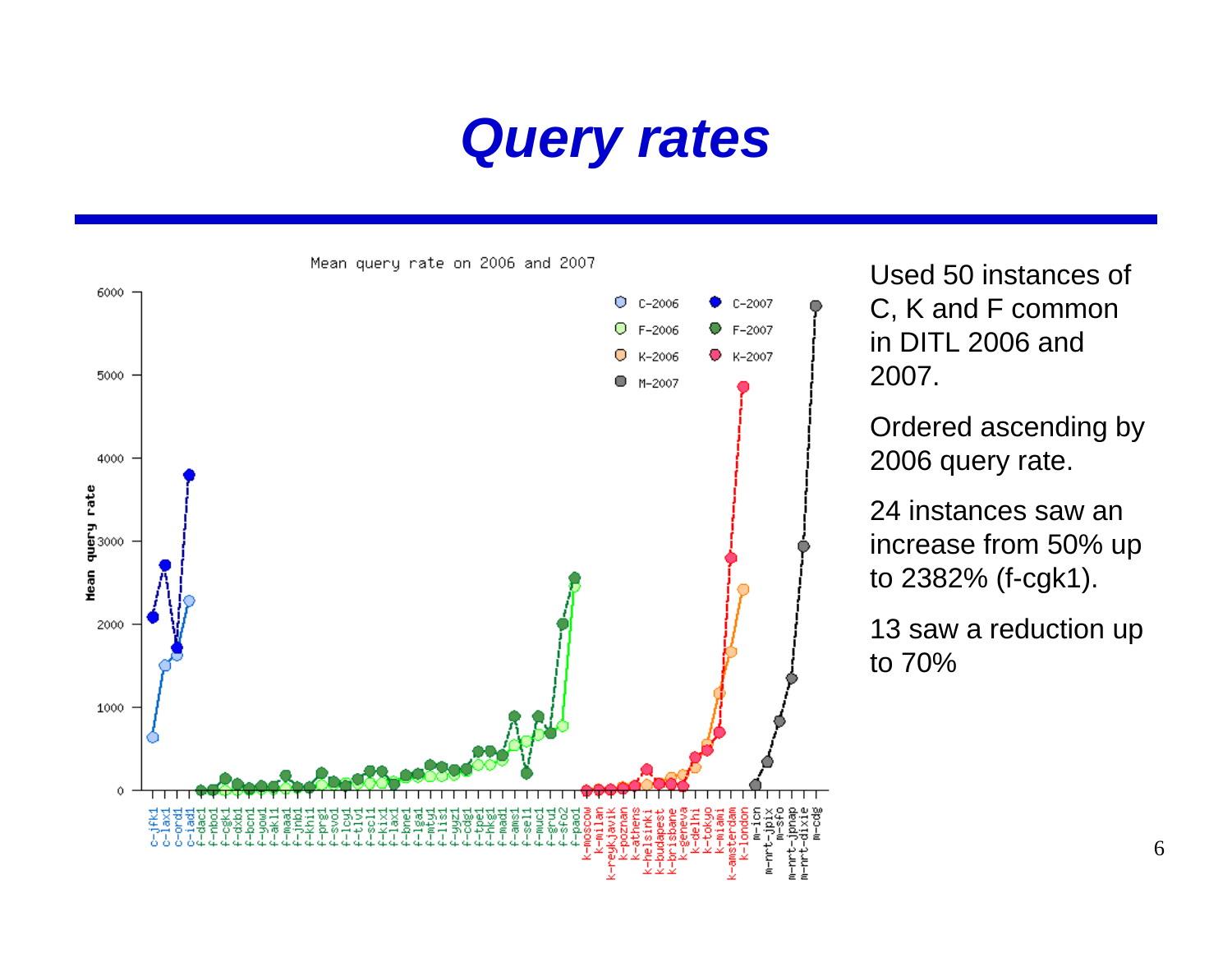#### *Client rate*



Mean client rate on 2006 and 2007

36 instances saw an increase. On 17 of them was at least of a 50%

The top increase is fcgk1 with a 1344.6%

14 saw a reduction up to 51.3%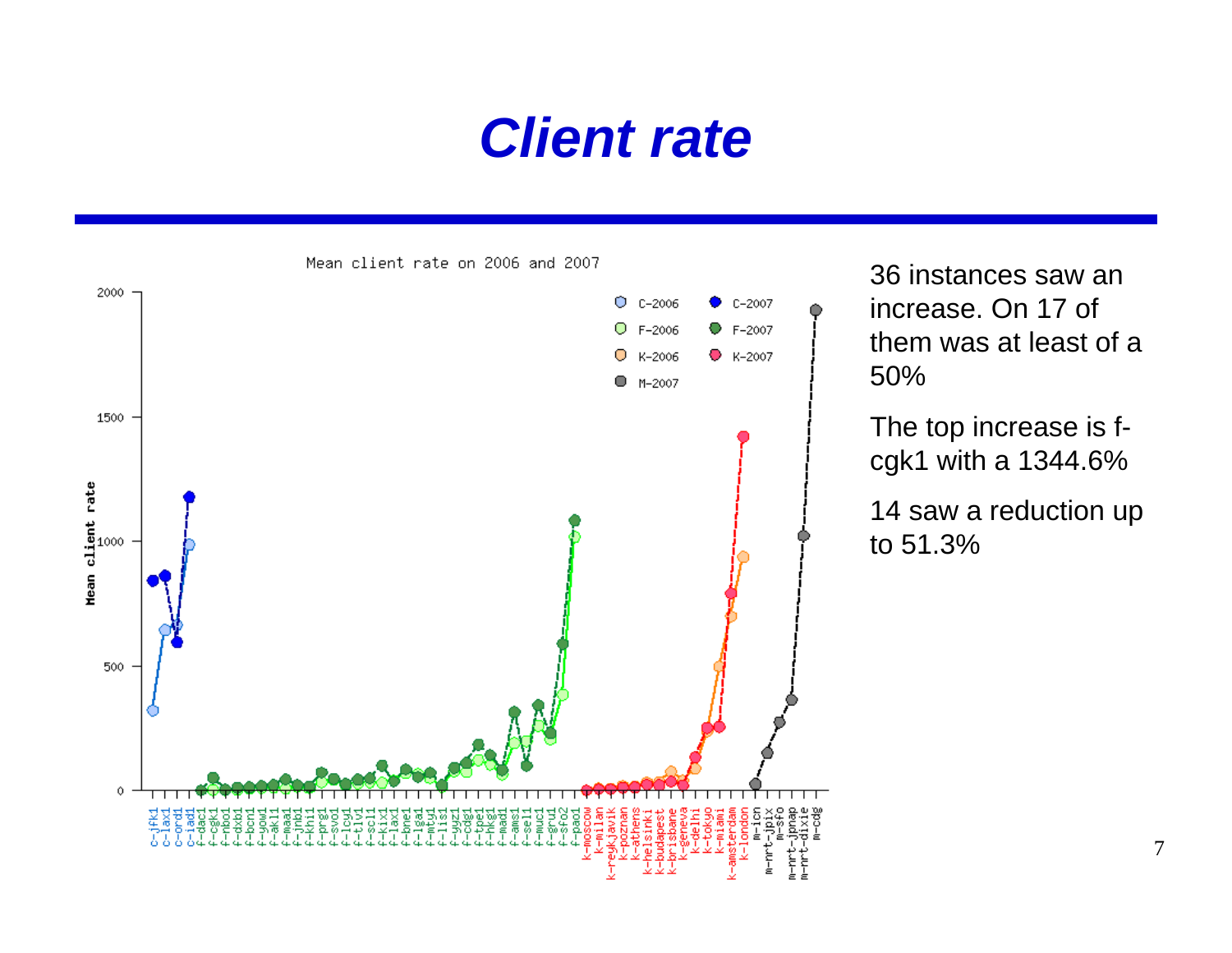## *Switching clients*

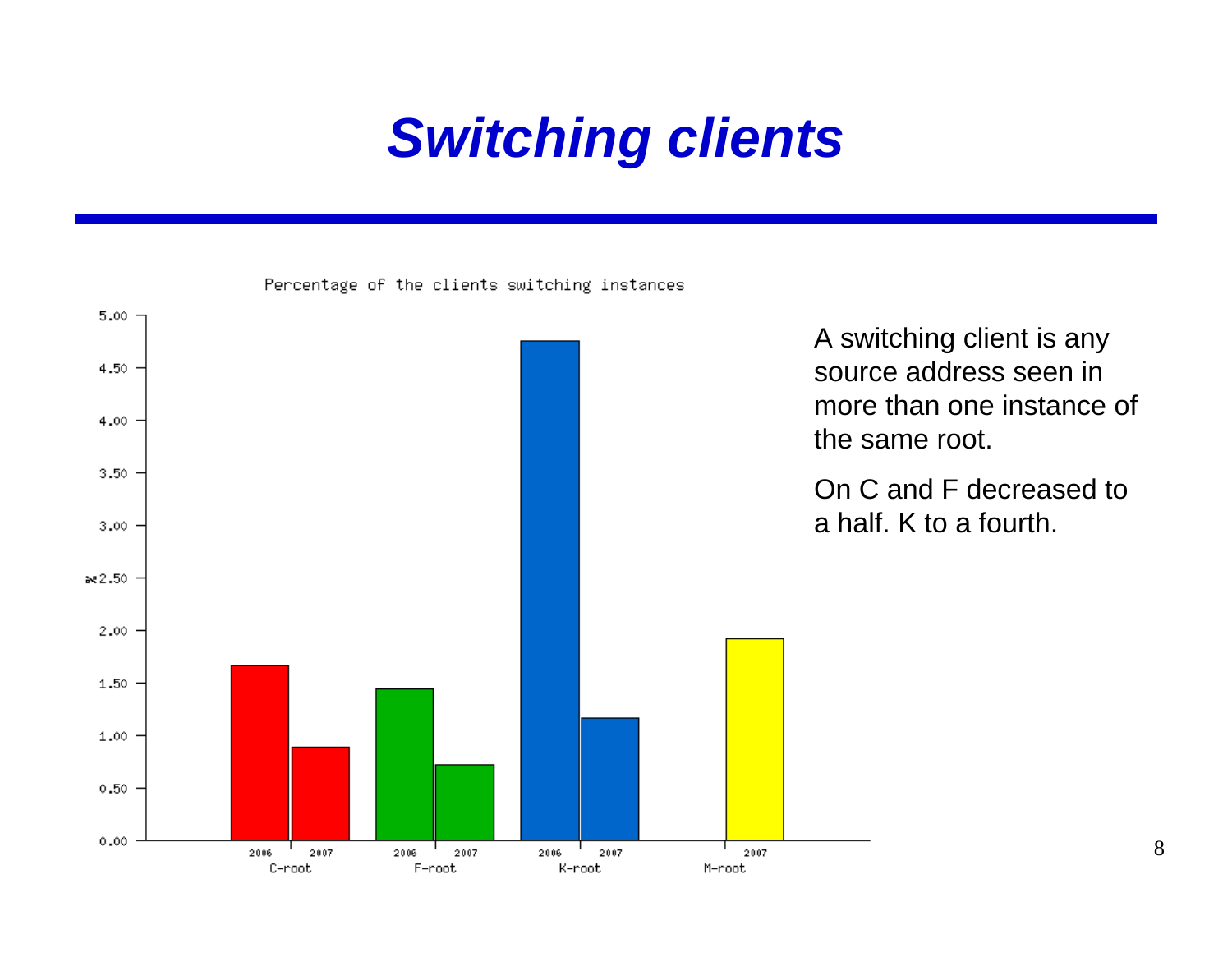### *Client persistence*



Using all source addresses present in 2006 and 2007.

Classified in three categories:

- Stable: Seen in both years.
- Only in 2006
- Only in 2007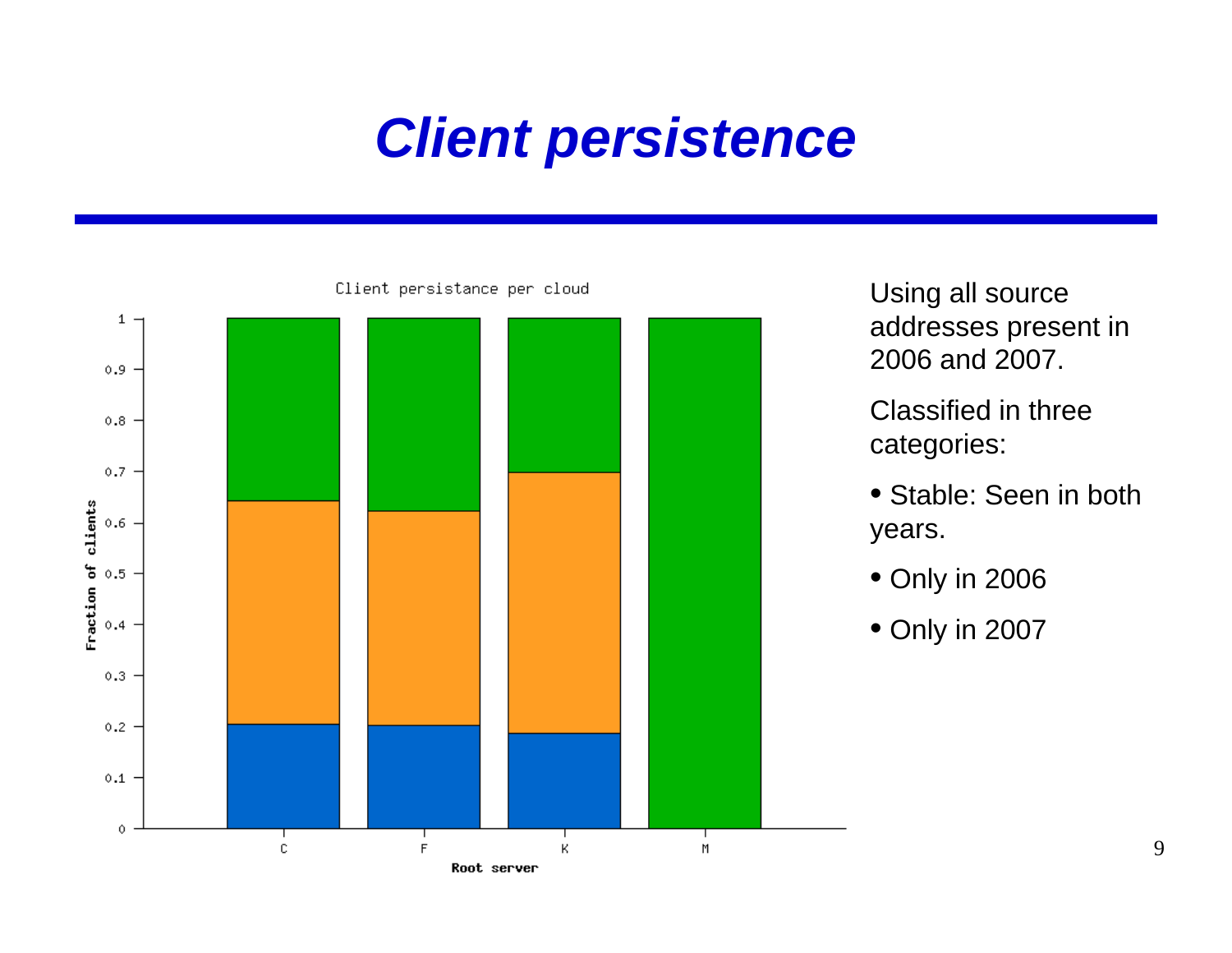# *Distribution of queries by query type*



**OTHER** 

The highest fraction of queries are A queries.

Decreased fraction of SOA queries

Increase in MX queries for Croot and K-root but a decrease for the same type on F-root and a slight increase on fraction of AAAA queries on all roots available for the study.

10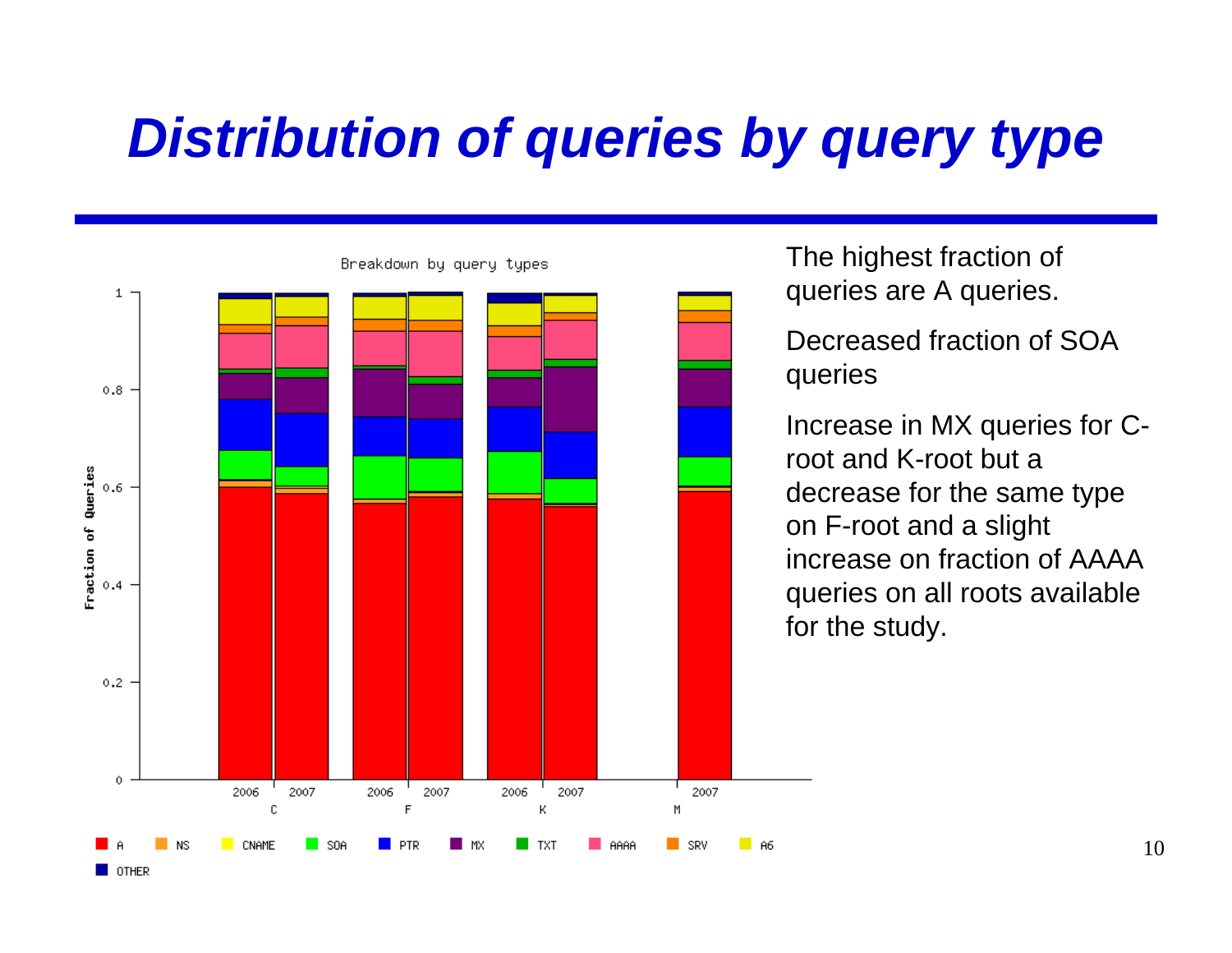#### *Source port distribution*



Source port 0 shouldn't be used, but is allowed in case an answer is not expected.

Source port 53 indicated the presence of old BIND 8 clients.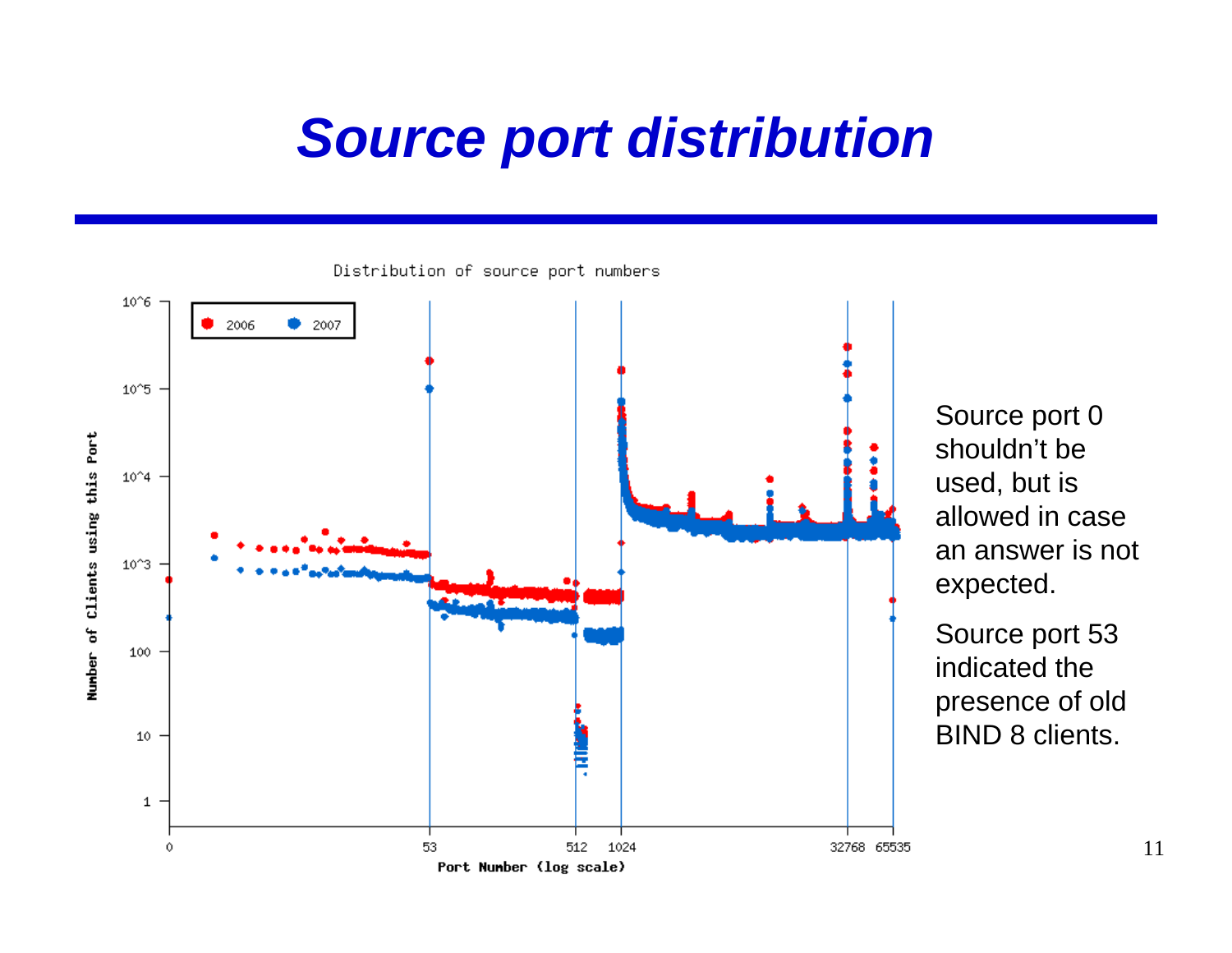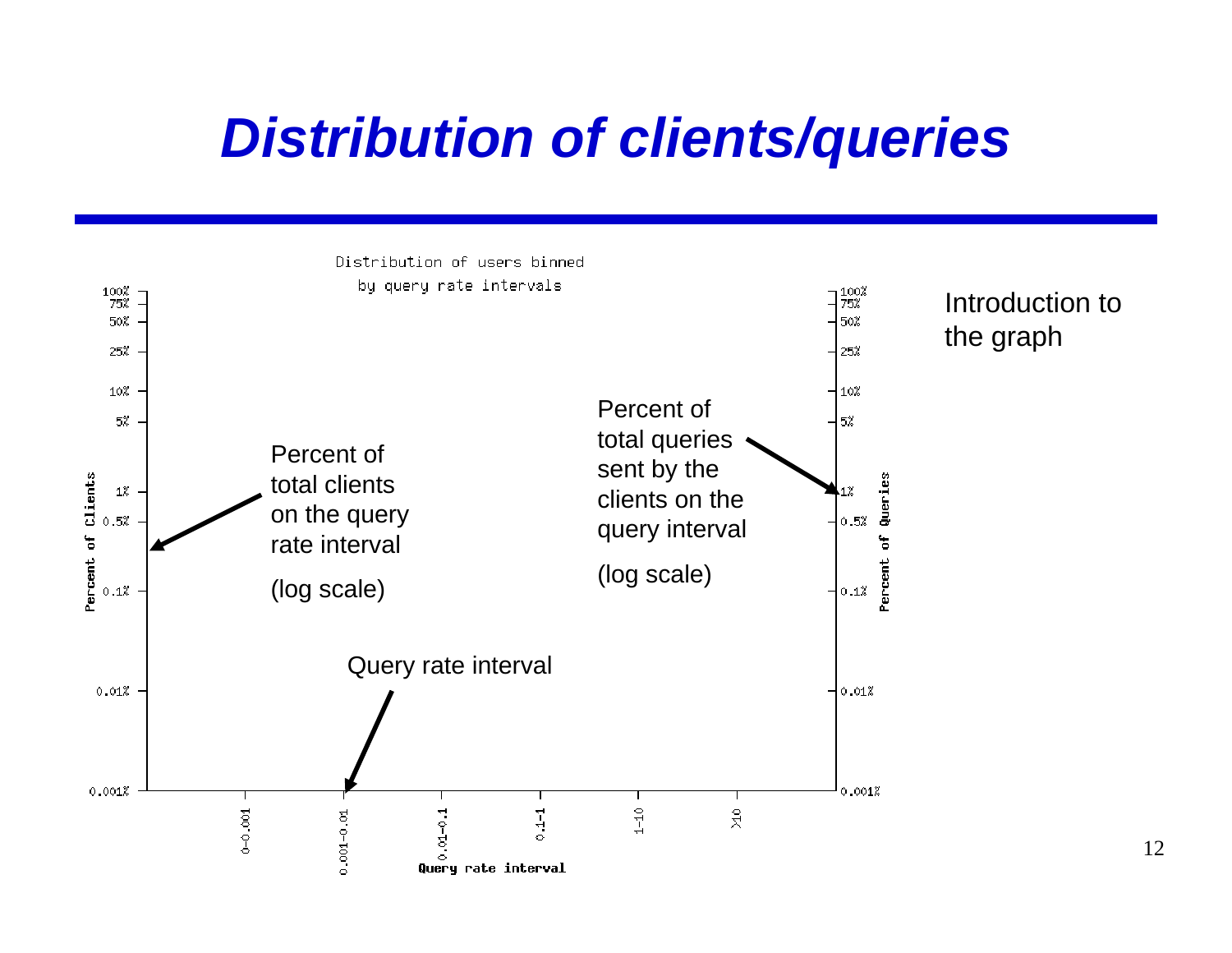

#### DITL 2006

Leftmost column:  $\approx$  2.0% of the queries are sent by ~90% of clients.

Rightmost column: 145 clients(~0.003%) produced ~14% queries.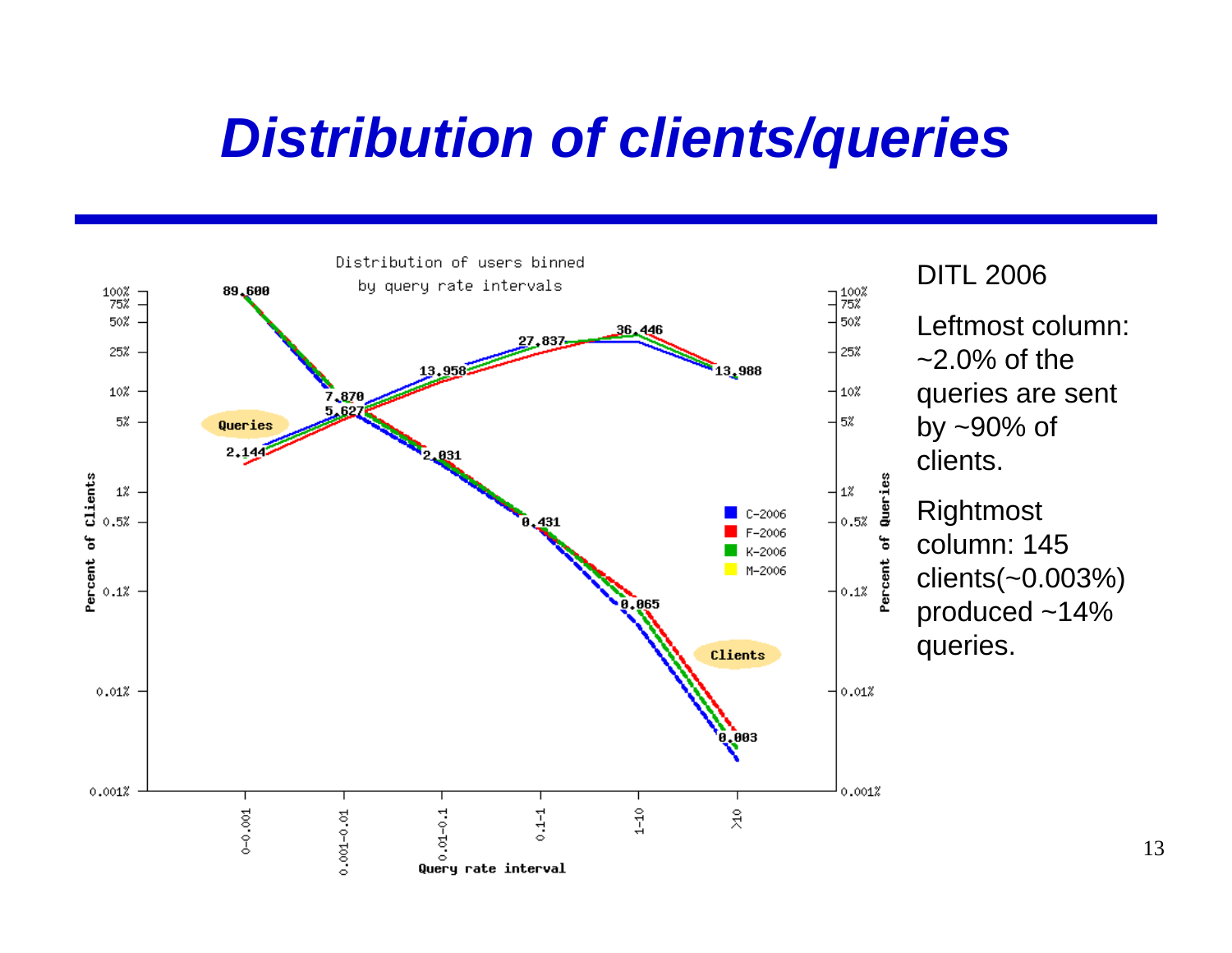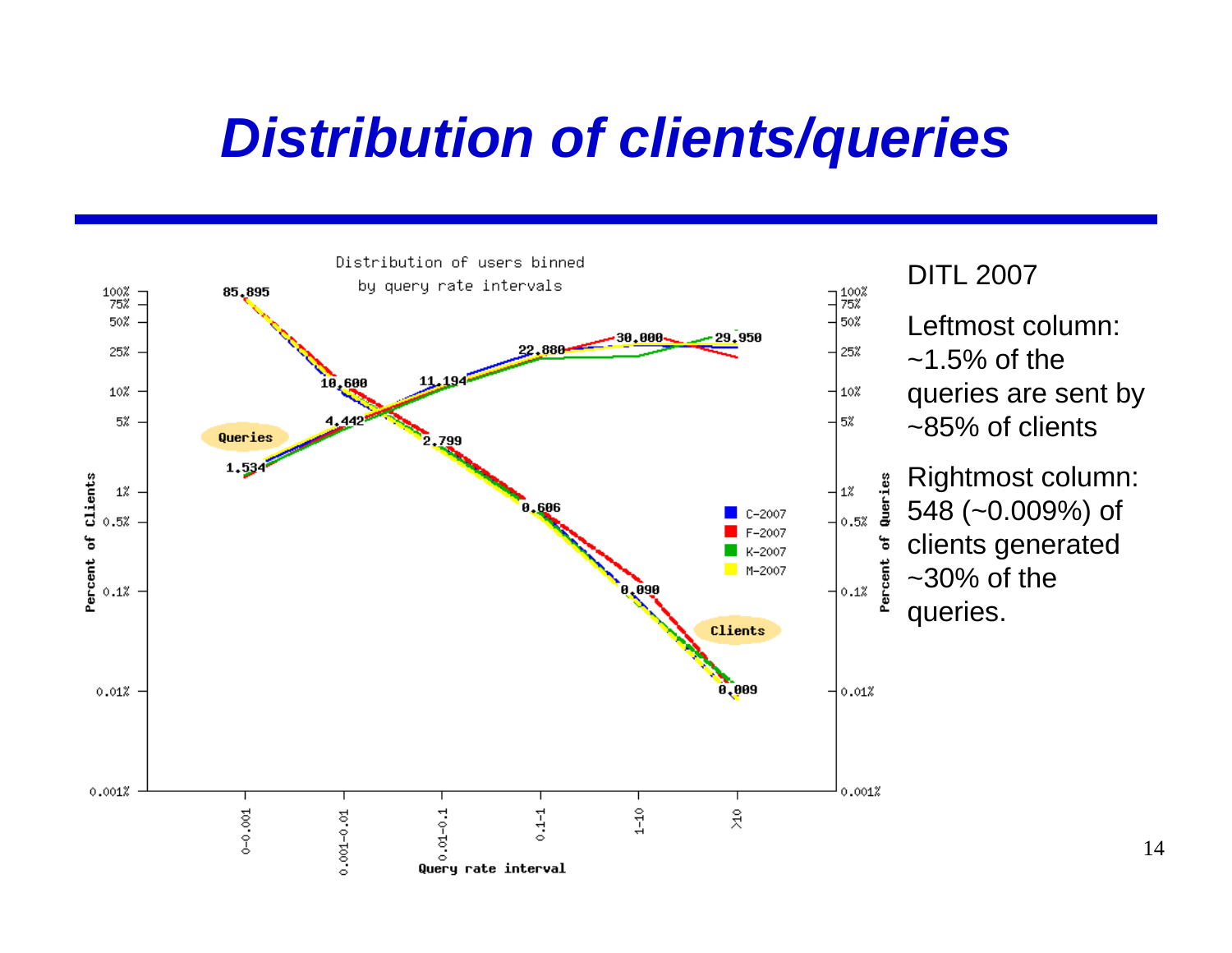# *Invalid queries analysis*

- To prepare the invalid queries analysis we required to split the traces per source address.
	- – With more than 2 million sources, the effort would be enormous.
	- We sampled 10% of source addresses per root
- Each query could fit in nine categories of invalid queries
	- The match was done sequentially
	- If none matched, was counted as **valid query**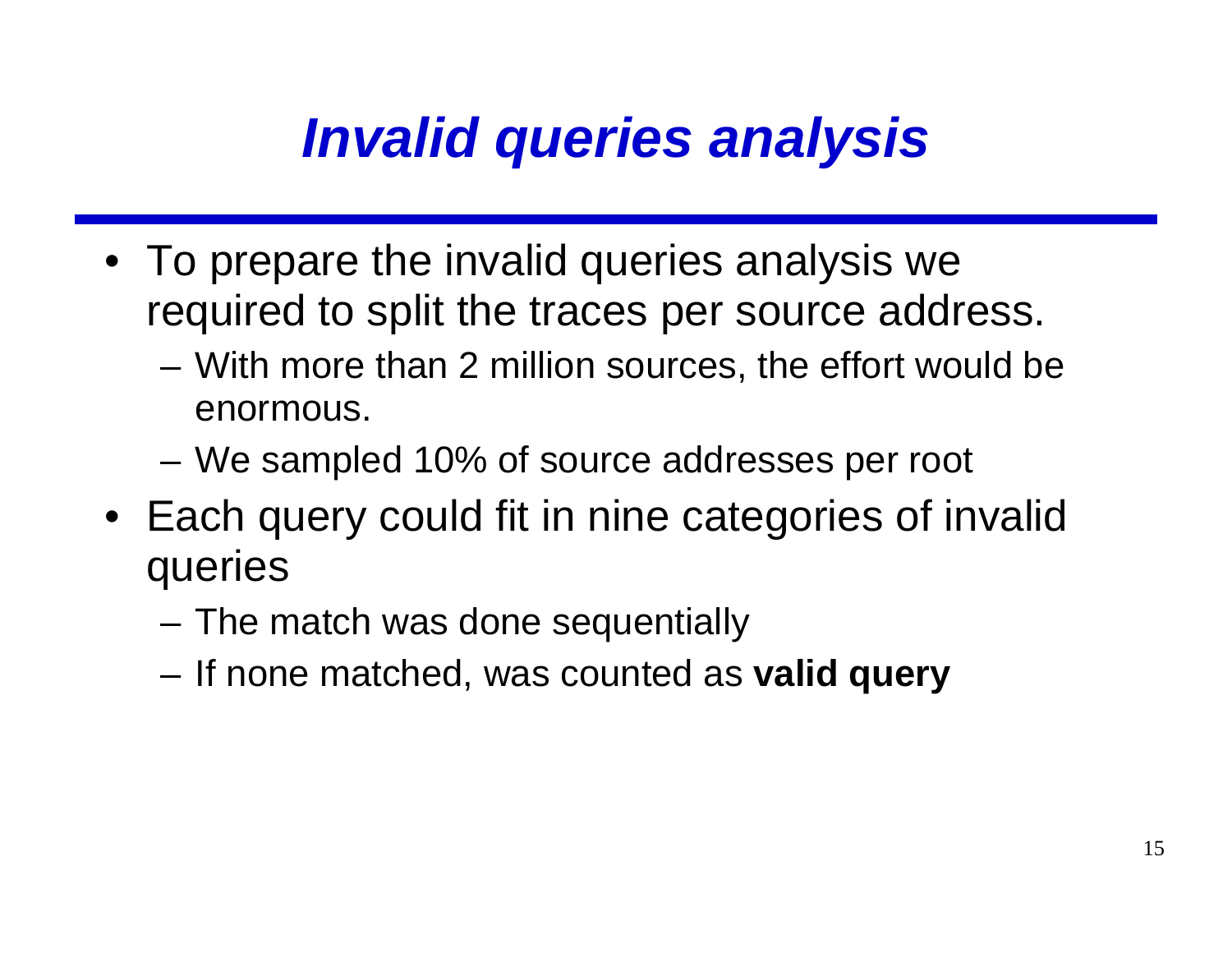# *Invalid queries categories*

- • Unused query class:
	- Any class not in IN, CHAOS, HESIOD, NONE or ANY
- • A-for-A: A-type query for a name is already a IPv4 Address
	- <IN, A, 192.16.3.0>
- $\bullet$  Invalid TLD: a query for a name with an invalid TLD
	- <IN, MX, localhost.lan>
- • Non-printable characters:
	- <IN, A, www.ra^B.us.>
- •Queries with '':
	- <IN, SRV, \_ldap.\_tcp.dc.\_msdcs.SK0530-K32-1.>
- • RFC 1918 PTR:
	- <IN, PTR, 171.144.144.10.in-addr.arpa.>
- • Identical queries:
	- a query with the same class, type, name and id (during the whole period)
- • Repeated queries:
	- a query with the same class, type and name
- • Referral-not-cached:
	- a query seen with a referral previously given.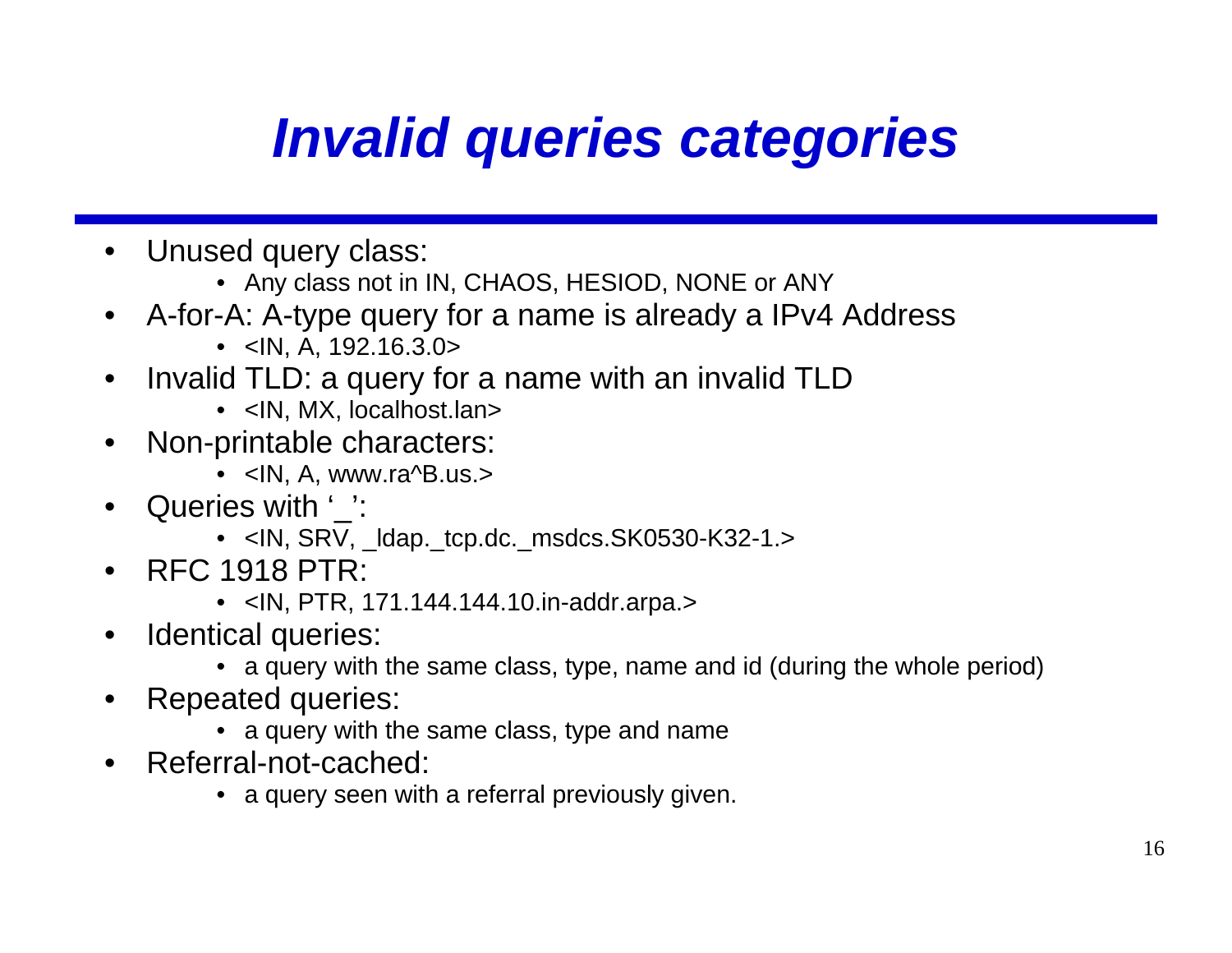## *Query validity*



Fraction of valid/invalid queries seen on C-root

The higher the rate the lower the fraction of valid queries.

Exception on the rightmost column.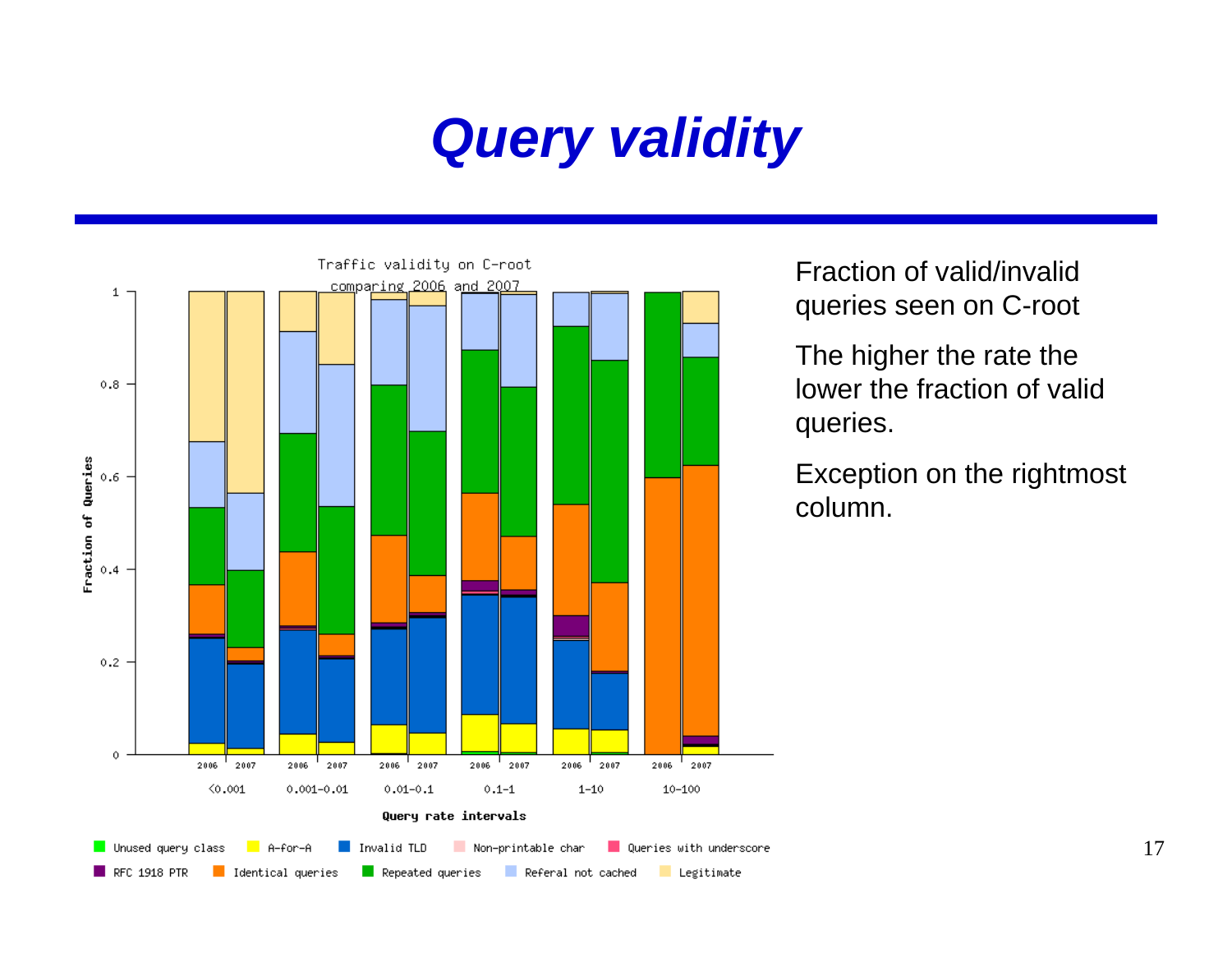## *Traffic validity*



Fraction of valid/invalid queries seen on F-root

The same pattern for valid queries seen on C-root. K and M follow similar patterns.

Surprising proportion of queries for invalid TLD.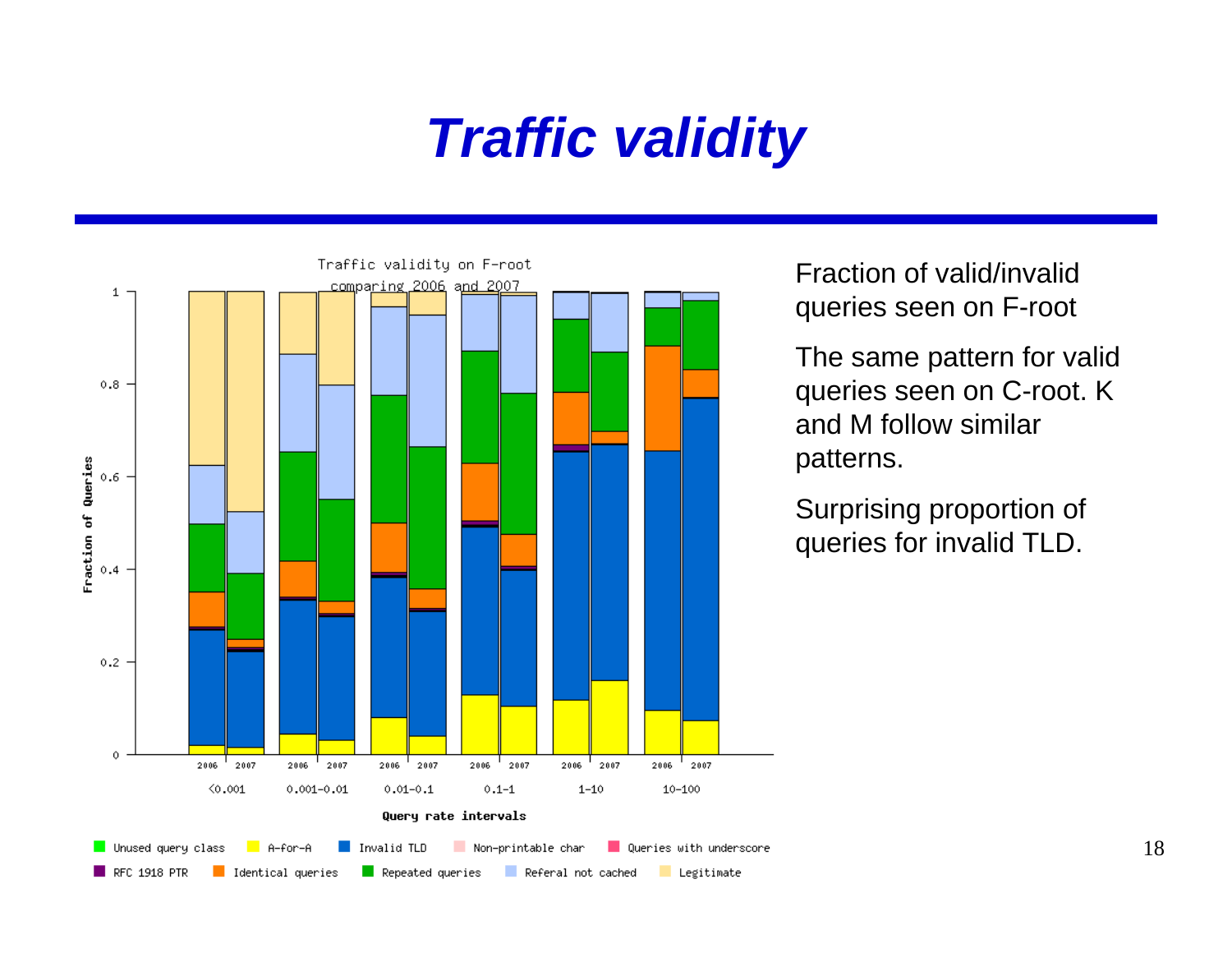## *EDNS support*

 $1$ .



 $0.9$  $0.8$  $0.7$ Fraction of Clients<br> $\begin{array}{ccc}\n\circ & \circ & \circ \\
\circ & \circ & \circ \\
\star & \circ & \circ\n\end{array}$  $0.3$  $0.2 0.1$ .  $\alpha$ 2006 2007 2006 2007 2007 2007 2006  $\mathbf{c}$  $\bar{\mathbf{r}}$  $\mathsf K$  $M$ Root Server  $\blacksquare$  EDNS version 0

EDNS support (bu clients)

comparing 2006 and 2007

EDNS support by queries EDNS support by clients.

EDNS version non 0

Green represents clients with mixed EDNS support.

No EDNS

Mixed EDNS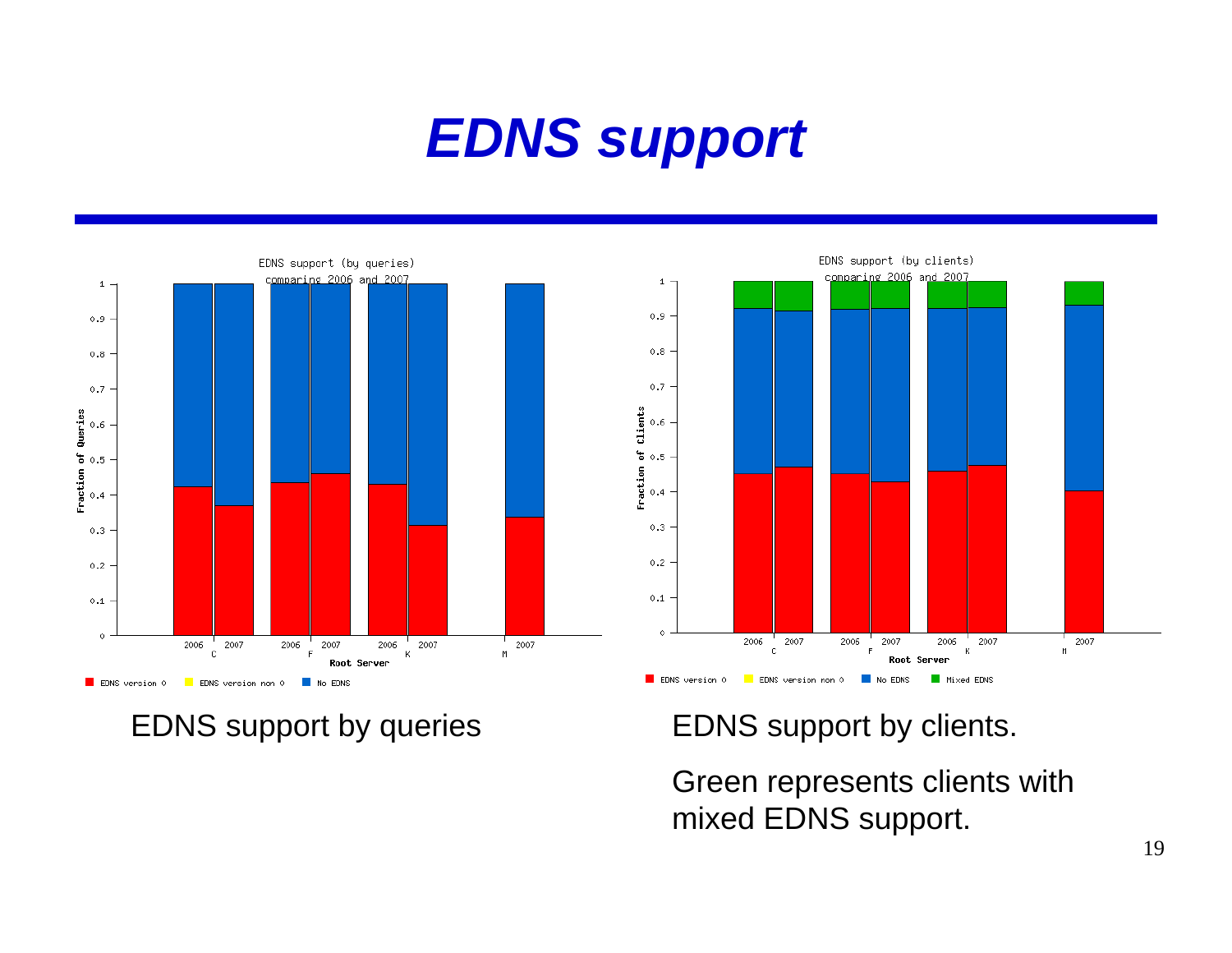# *Open Root Server Network (ORSN)*

- Created in Feb 2002 as an alternative for the ICANNmanaged root servers.
- Europe centric (3 in Germany, 2 in Switzerland, one each in Austria, Slovenia, Denmark, Portugal, Greece, Netherlands, USA)
- Supports IPv6
- B (Vienna) and M (Frankfurt) contributed with traces on 2007.

| Number of queries                        | 4.1 million |
|------------------------------------------|-------------|
| Number of unique<br>clients              | 1650        |
| Recursive queries                        | 11.59%      |
| <b>TCP</b>                               |             |
| <b>Bytes</b>                             | 0.17%       |
| Packet                                   | $0.22\%$    |
| Queries                                  | 0.0118%     |
| <b>Queries from RFC1918</b><br>addresses | 0.3%        |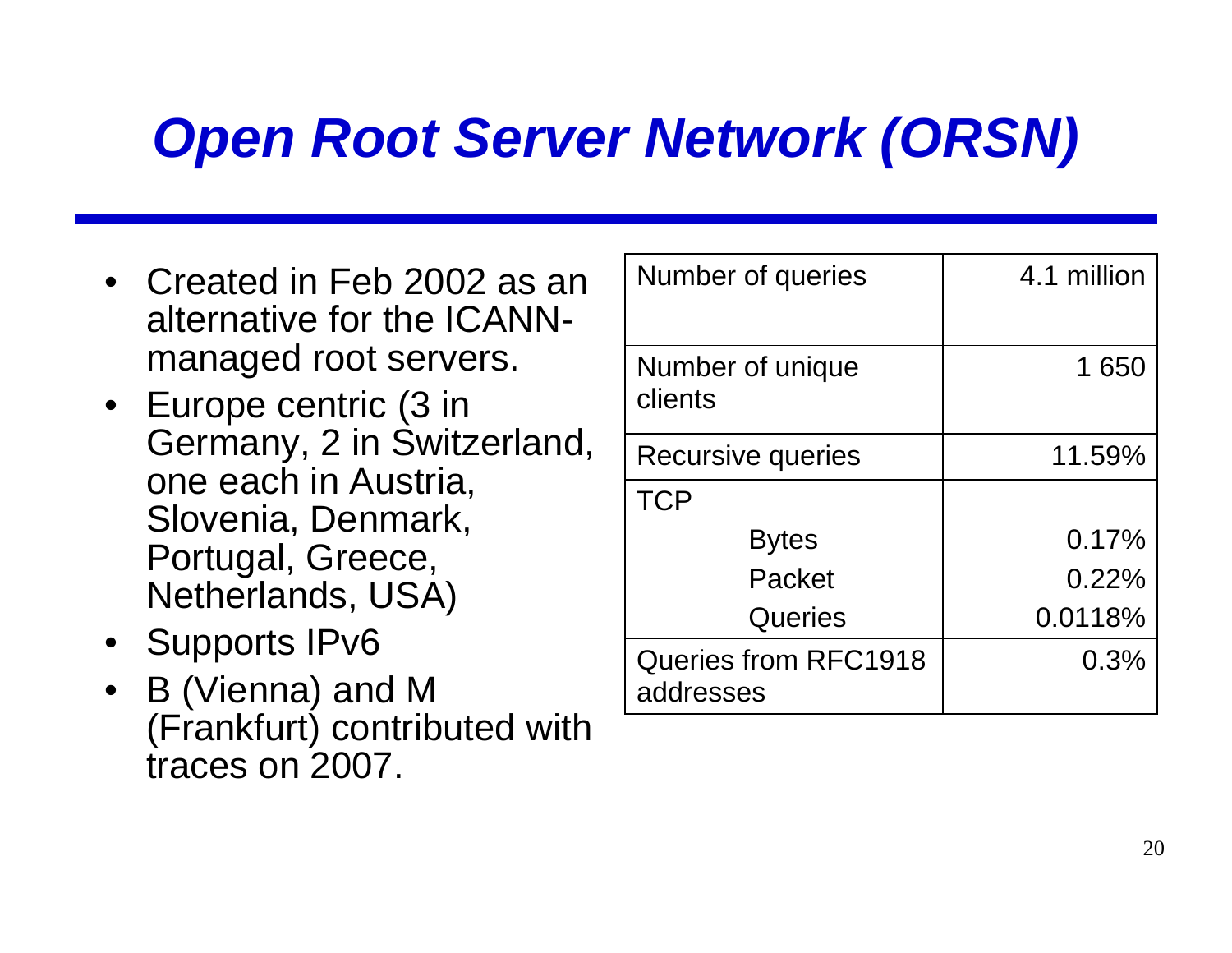

- Query rates
	- B-vienna: 3.3 queries per second, server side
	- M-frankfurt: 2.6 queries per second, server side
		- Comparable to the least busy root instances.
- Client rate
	- B-vienna: 2.28 clients per second
	- M-frankfurt: 2.53 clients per second
		- Similar to the client rates in f-ccs1 (2.1) or k-moscow (2.34). Higher than the lowest value found in f-dac1 (1.92).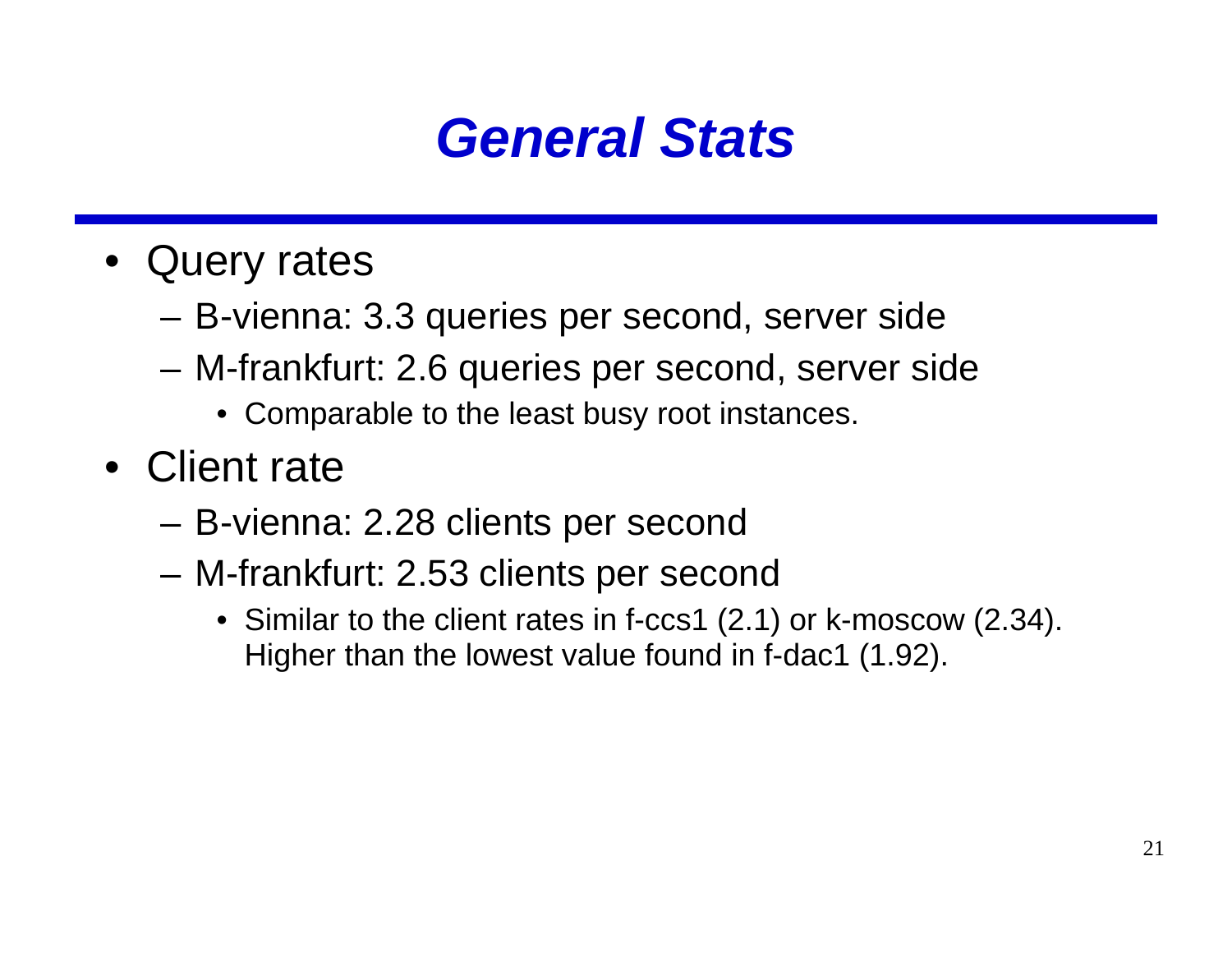#### *ORSN*

 $\bullet$ Distribution by query type The fraction of A queries is



**OTHER** 

Breakdown by query types

slightly lower than the official roots: around 55%.

The A6 type queries have a more relevant presence: 18% in B and 9% in M.

> Compared with 6% on roots

The fraction of AAAA queries is slightly higher: 8.5% against 7%.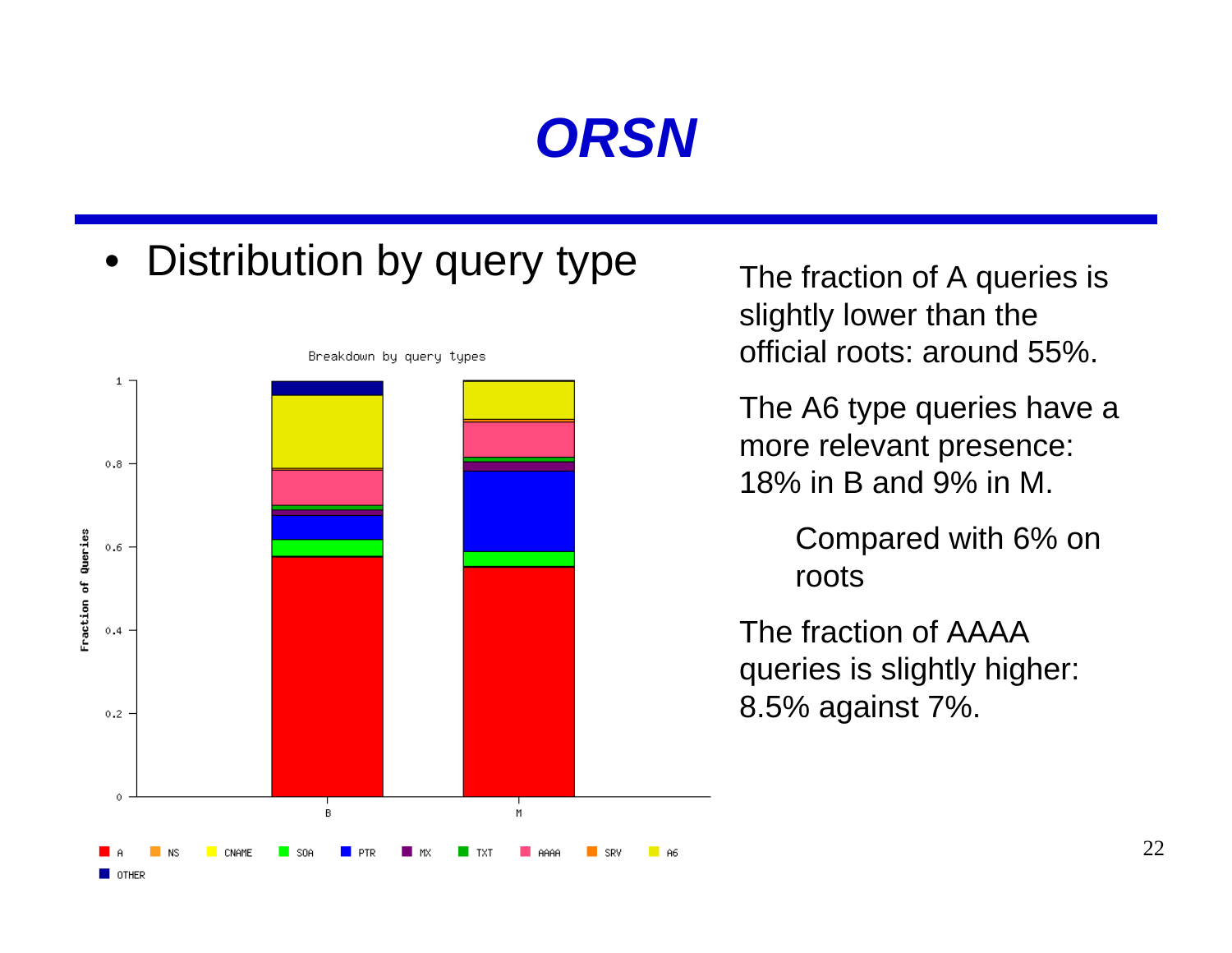

#### ORSN vs roots

The proportion of fraction clients/queries is similar.

ORSN has a difference of orders of magnitude in number of clients, queries and query rate.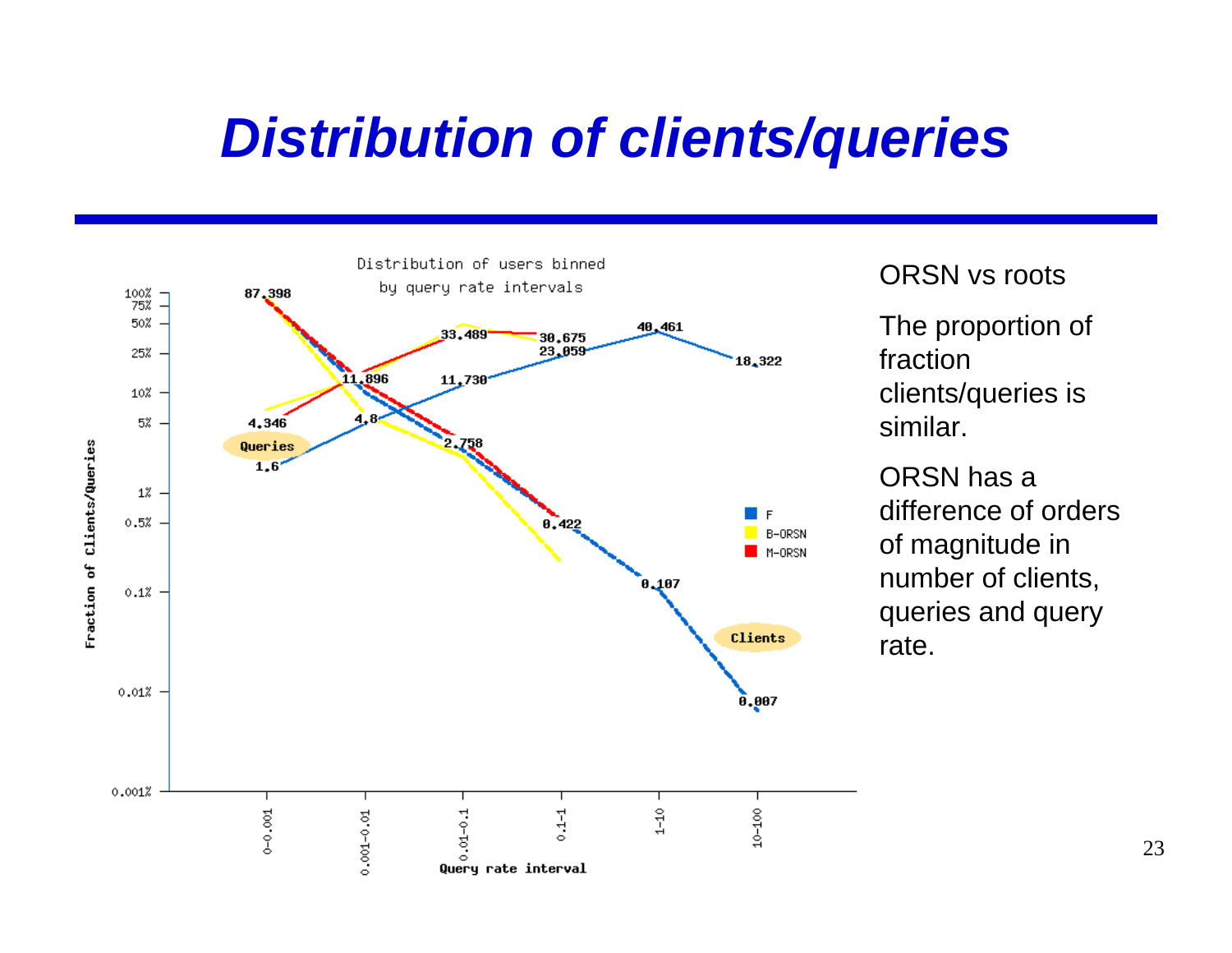



Queries/sec